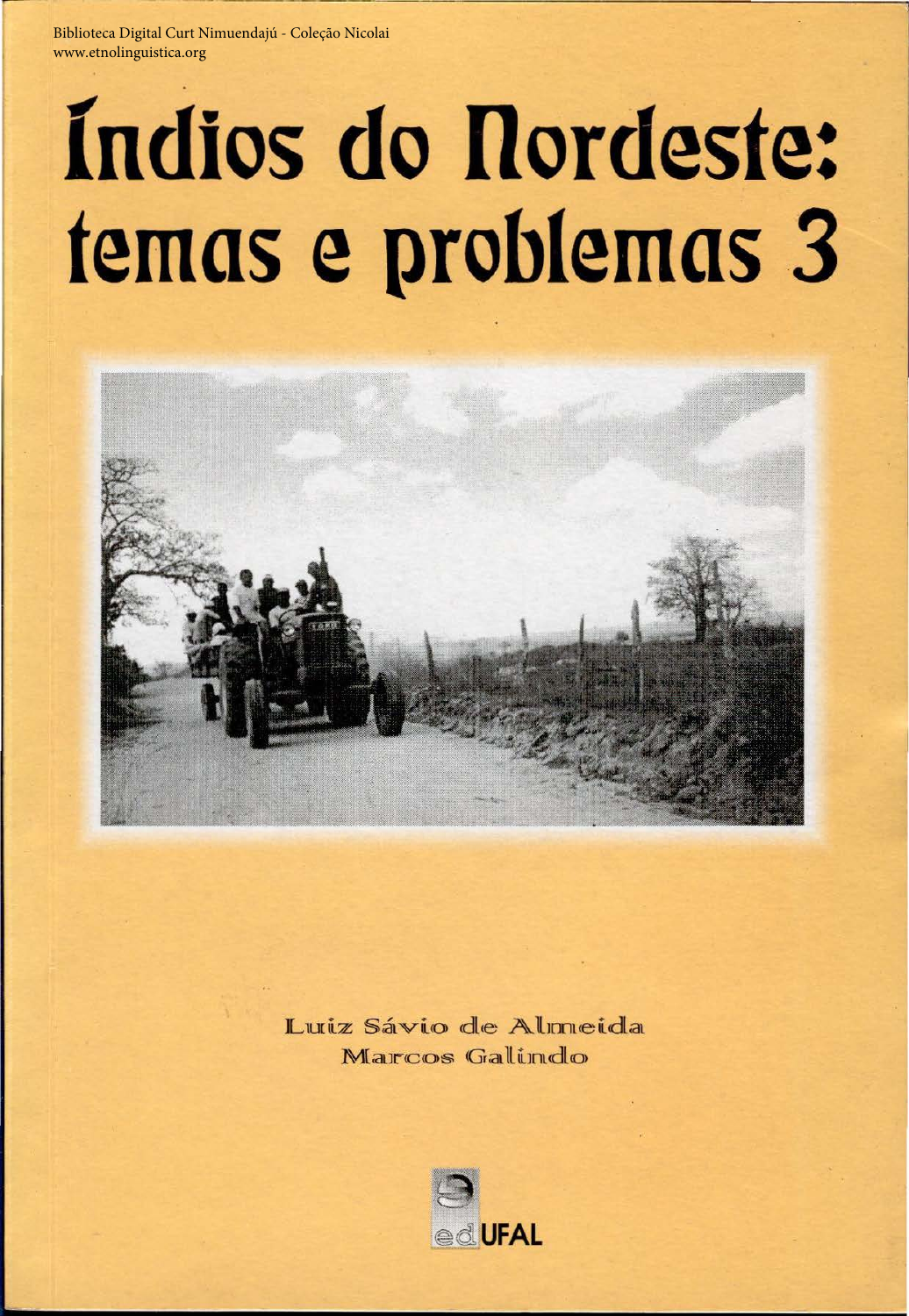## **1927: AUTOBIOGRAPHICAL NOTE**

**推 经基金 经项目经济利润 不能可能的事实的** 

e sive subsequent and construction

## J. C. MARIATEGUI

胂

I lived more than two years in Italy, where I married a woman and some ideas. 1 traveled through France, Germany, Austria, and other countries. My wife and child prevented me from reaching Russia. From Europe I joined with some Peruvians for socialist action. My articles from that period mark the stations of my socialist orientation. Upon my return to Peru, in 1923, in reports, in lectures in the Student Federation, in the People's University, in articles, etc., I explained the European situation and began my work of investigating national reality following the Marxist method. ln 1924 1 was, as I have already told you, near to losing my life. I lost a leg and was left very delicate of health. 1 would surely have already recovered entirely with a restful existence. However, neither my poverty nor my spiritual restlessness permit it.

Although I am not a highly-autobiographical writer, I will myself give you some summary information. I was born in '95. At 14 years of age 1 got into a newspaper as an assistant. Until 1919 I worked in daily journalism, first in; La Prensa, later in El Tiempo, and lastly in La Razon. In this last daily we promoted the university reform movement. From 1918, nauseated by Creole politics, I turned resolutely toward socialism, breaking with my first attempts being a literato full of fin-de-siecle decadence and Byzantinism, then in full bloom. From late 1919 to mid-1923 I traveled through Europe.

I have not published any more books than those you already know. I have two ready and, in-progress, two more. That is my life in few words. 1 do not believe that it would be worth making notable; but, I cannot refuse you the information you request. 1 forgot: I am self-taught. 1 once enrolled in Letters in Lima, but only with interest in taking an erudite Augustine's Latin course. And, in Europe 1 freely attended some courses, but without ever deciding to lose my extra-collegiate, and perhaps anti-collegiate, status. ln 1925, the Student Federation nominated me to the University as an instructor in the field that is my specialty; but the Rector's ill-will and, probably, my state of health, frustrated that initiative .